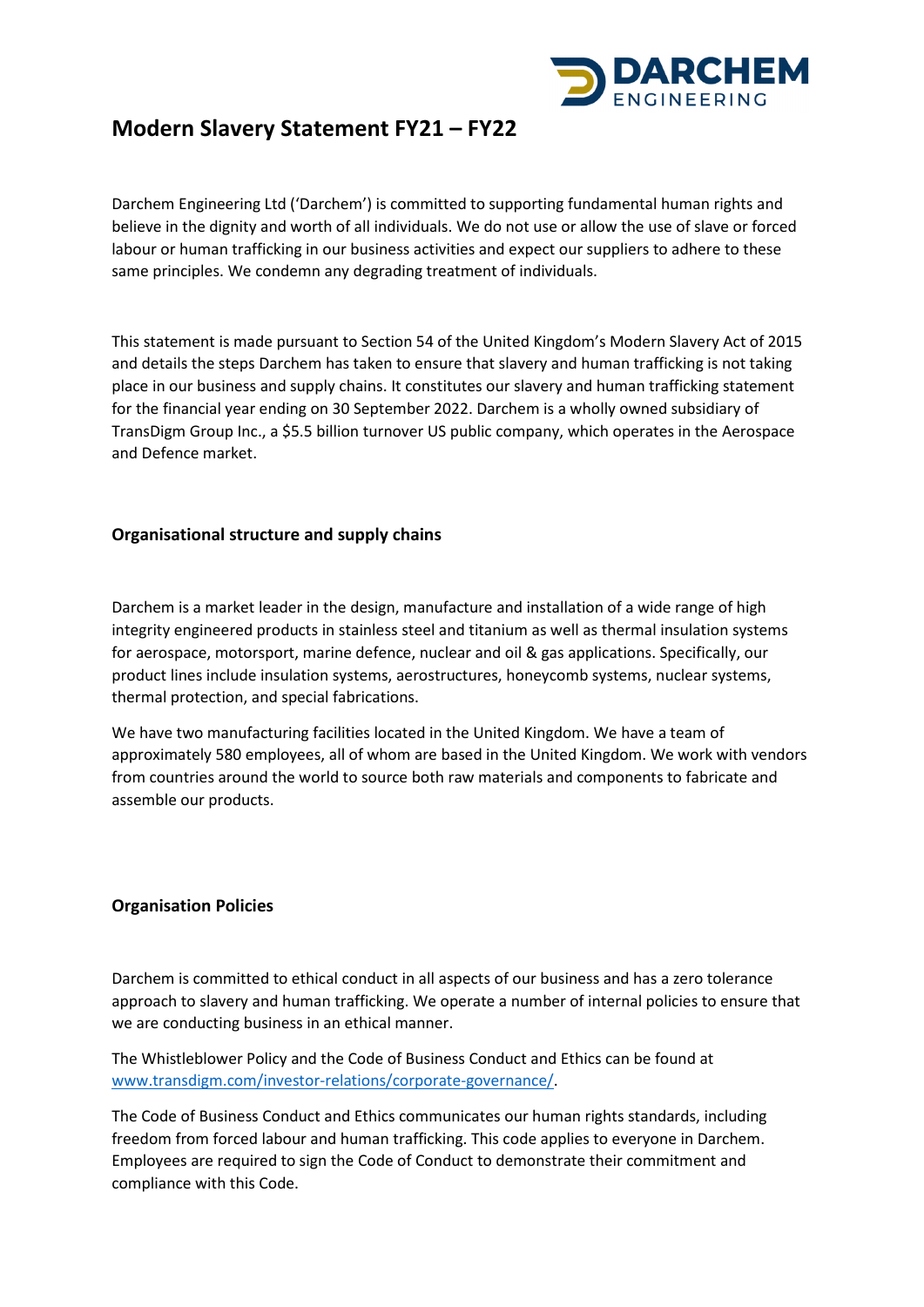

Darchem has a Modern Slavery Policy that prohibits Darchem, our employees, agents, subcontractors and subcontractor employees from engaging in activities that are known enablers of human trafficking as identified in the Modern Slavery Act 2015. These activities include charging recruitment fees, withholding employee identity or immigration documents and using misleading or fraudulent practices during the recruitment of employees, as well as providing arranged housing that fails to meet host country housing and safety standards.

All Darchem supervisors, managers, and executives are required to read and adhere to our Policy and related procedures. We maintain ethics advisors in our business units to further support policy adherence. We are committed to updating our ethics policies periodically to include lessons learned and reflect new insights into improving our effectiveness in the fight against slavery and human trafficking.

We also have a Code of Conduct (Code) that applies to all Darchem's suppliers and to all supplier facilities performing work for Darchem. Darchem's key suppliers are expected to sign a certification committing to the principles contained within the Code. The Code makes clear that we expect our suppliers to adhere to our human rights standards, including our Policy regarding slavery and human trafficking, and to have management systems in place to support compliance with the Code. The Code expects our suppliers to have documented ethics and compliance policies, to implement their own code of conduct, and to flow down the principles of their code to their own supply chain.

### **Due diligence and assessing and managing risk**

Darchem's risk assessment of its supply chain takes into consideration, country and sector risks, due diligence red flags and screening. It will recur annually. Darchem internal procedures ensure that all due diligence requirements are carried out so that any modern slavery risks are assessed and measured appropriately.

Darchem uses the Slavery and Trafficking Risk Template (STRT) to survey our suppliers to assess the risk of slavery and human trafficking. This risk screening approach directly engages suppliers and, as such, fosters constructive dialogue and further raises supplier awareness of our expectations with regards to protecting workers from slavery and human trafficking. It also collects data in a standardized, efficient manner flowing down and gathering information through deep supply chains.

Darchem also included an express commitment for Suppliers to comply with the Modern Slavery Act or equivalent national legislation for our supplier base offshore from the United Kingdom. This has been implemented into our standard Terms & Conditions.

#### **Key performance indicators**

Darchem measures its effectiveness by confirming that the targeted suppliers certify compliance with the Darchem Code of Conduct.